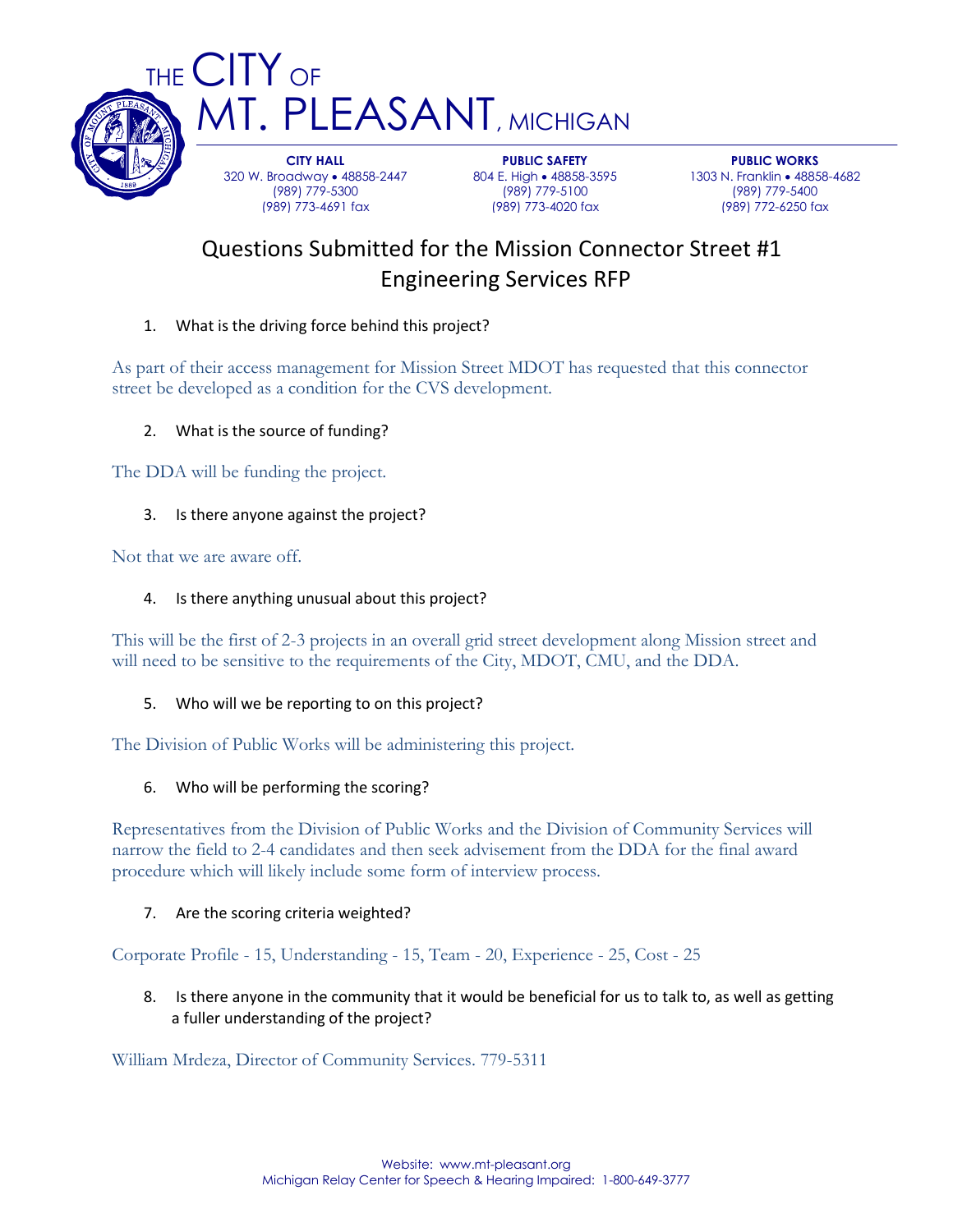9. Has there been any discussion with Consumers Energy regarding the relocation of the transformers?

No official contact has been made.

10. Will there be a need from the engineer to aid in easement documentation?

An easement has been created.

#### 11. Will storm water detention be required?

The project will most likely utilize the MDOT storm sewer and therefore have to follow any MDOT requirements for storm water management.

### 12. Have there been any conversations to date with adjacent property owners and other stakeholders regarding the "buy in" of the project?

The City, CMU, the DDA, and MDOT, are all in agreement that the project is a benefit to the area. The property owner to the north is providing the easement for the project. We are not aware of contacts made for the realignment of Fairfield on the east side of Mission.

#### 13. Will signage be included in the design package?

Yes.

14. Are new dumpster locations going to be needed?

No.

15. Is there an estimated dollar amount or budget for this project?

The estimated construction cost is \$210,000 and the preliminary estimate is attached.

16. Should survey, geotechnical, and design engineering elements for the realignment of Fairfield be part of the base bid or should this information to be a separate design fee that may be awarded later?

Determining feasibility and cost for realigning Fairfield should be included in the proposal. Design work needed beyond this should be estimated outside of the base fee. If the realignment is determined feasible and not cost prohibitive then this work may be approved at a later date.